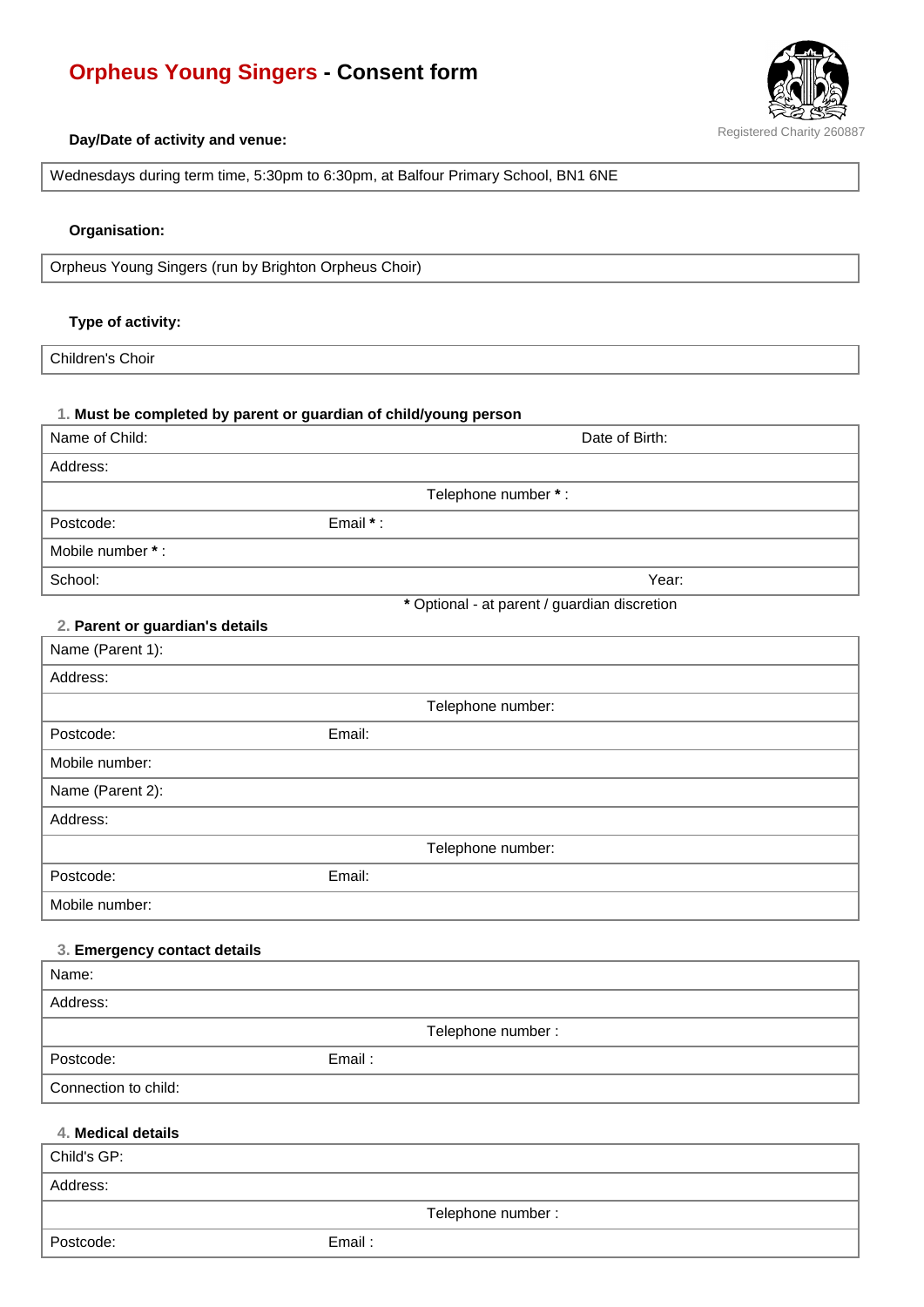# **5. Does your child have a disability that Orpheus Young Singers should know about?**   $\Box$  Yes  $\Box$  No

If yes, please provide details of the disability including any help which your child may need.

#### **6. Does your child suffer from any medical conditions?**

 $\Box$  Yes  $\Box$  No

If yes, please provide details of the medical condition including any help which your child may need.

#### **7. Does your child need any medication?**

 $\Box$  Yes  $\Box$  No

If yes, please provide details of the medication.

## **8. Does your child suffer from any allergies?**

 $\Box$  Yes  $\Box$  No

If yes, please provide details of the type of allergy and the medication used to control the allergy.

## **9. Is there any other relevant information (eg dietary needs, child's fears, needs related to your child's age, development or circumstances) about your child which you as the parent/guardian would like to share?**

# **Declaration**

I agree to my child taking part in the Orpheus Young Singers.

I agree to my child's name being kept on database for tracking and contact purposes.

I agree to my child being filmed or photographed with the possibility that these photographs/media recordings may be used for publications or marketing publicity.

In the event of an emergency, I consent for any medical treatment that my child may need prior to my arrival.

#### **Signature**

**Print name** 

**Date** 

**Payment of £10 (per term) should be brought in cash or cheque to your 2<sup>nd</sup> rehearsal in a named envelope. Cheques made payable to** *Brighton Orpheus Choir* **with the child's name on the back.**